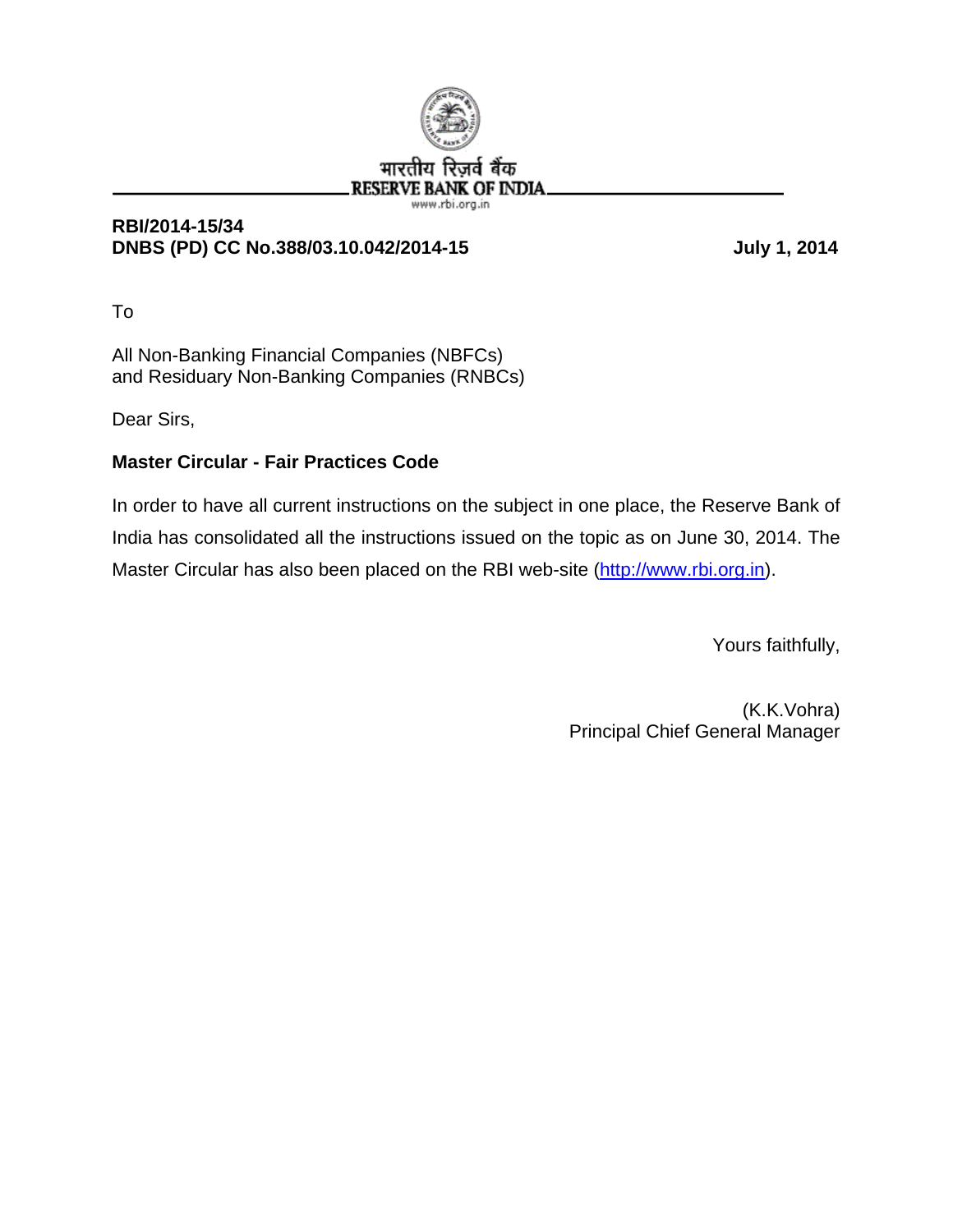|  |  |  | <b>Table of Contents</b> |
|--|--|--|--------------------------|
|--|--|--|--------------------------|

| $\bar{\mathbf{P}}$ ara $\parallel$ | <b>Particulars</b>                                                                    |  |  |  |
|------------------------------------|---------------------------------------------------------------------------------------|--|--|--|
| No.                                |                                                                                       |  |  |  |
| 1.                                 | <b>Introduction</b>                                                                   |  |  |  |
| 2.                                 | Guidelines on Fair Practices Code for NBFCs                                           |  |  |  |
| Α                                  | Applications for loans and their processing<br>i.                                     |  |  |  |
|                                    | ii.<br>Loan appraisal and terms/conditions                                            |  |  |  |
|                                    | iii.<br>Disbursement of loans including changes in terms<br>and<br>conditions         |  |  |  |
|                                    | iv.<br>General                                                                        |  |  |  |
|                                    | <b>Responsibility of Board of Directors</b><br>v.                                     |  |  |  |
|                                    | <b>Grievance RedressalOfficer</b><br>vi.                                              |  |  |  |
|                                    | Language and mode of communicating Fair Practices Code<br>vii.                        |  |  |  |
|                                    | Regulation of excessive interest charged by NBFCs<br>viii.                            |  |  |  |
|                                    | Complaints about excessive interest charged by NBFCs<br>ix.                           |  |  |  |
|                                    | Clarification regarding repossession of vehicles financed<br>by<br>X.<br><b>NBFCs</b> |  |  |  |
| B                                  | <b>NBFC-MFI</b>                                                                       |  |  |  |
|                                    | i.<br>General                                                                         |  |  |  |
|                                    | ii.<br>Disclosures in loan agreement / loan card                                      |  |  |  |
|                                    | iii.<br>Non-Coercive Methods of Recovery                                              |  |  |  |
|                                    | $iv_{\pm}$<br>Internal control system                                                 |  |  |  |
| C                                  | Lending against collateral of gold jewellery                                          |  |  |  |
|                                    | Board approved policy for lending against gold<br>i.                                  |  |  |  |
|                                    | ii.<br><b>Auction Procedure</b>                                                       |  |  |  |
|                                    | Appendix                                                                              |  |  |  |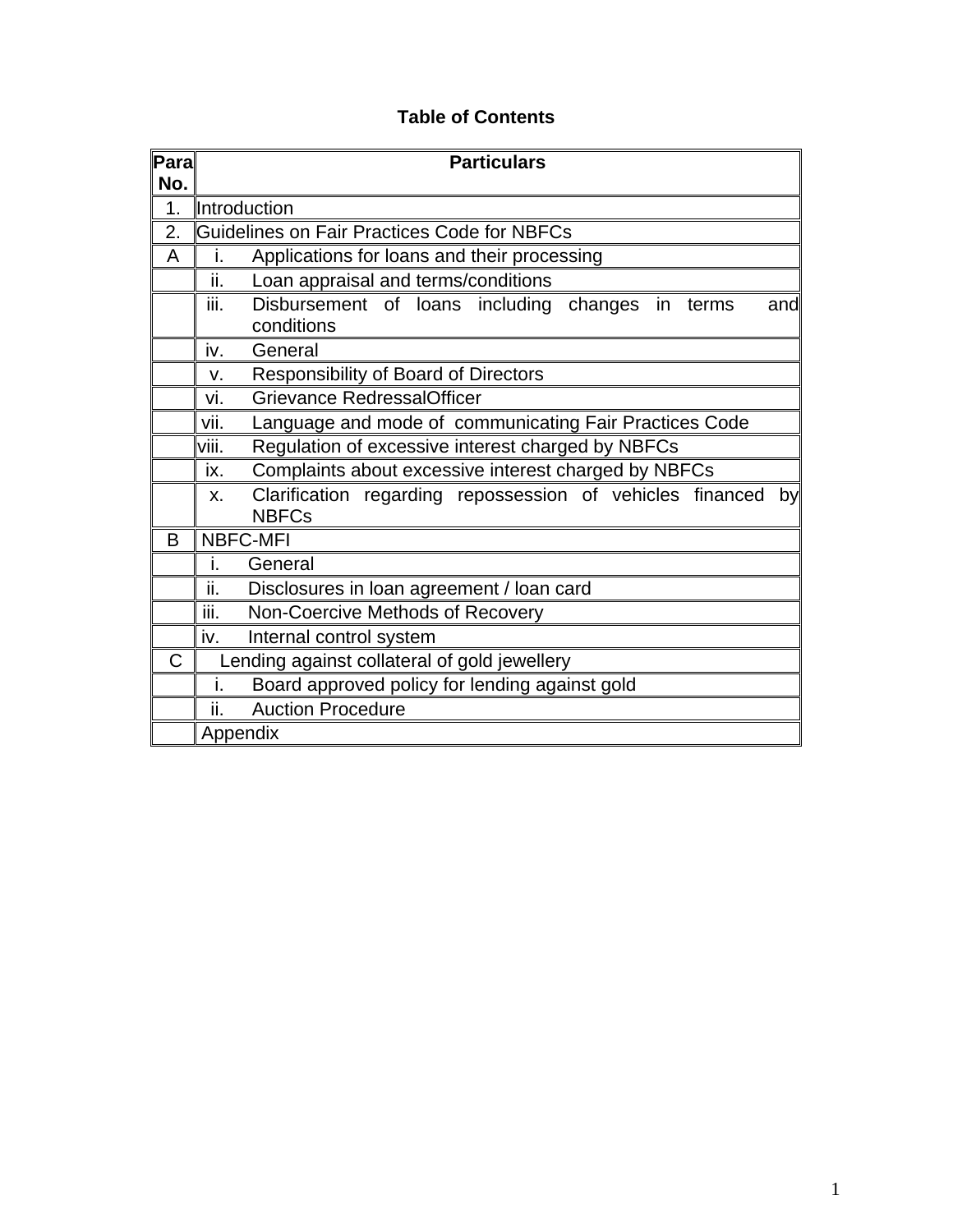## **1**. **Introduction**

The Reserve Bank vide its circular dated September 28, 2006, issued guidelines on Fair Practices Code (FPC) for all NBFCs to be adopted by them while doing lending business. The guidelines inter alia, covered general principles on adequate disclosures on the terms and conditions of a loan and also adopting a non-coercive recovery method. <sup>[1](#page-2-0)</sup>The same was revised in view of the recent developments with sector including creation of New Category of NBFCs viz; NBFC-MFI and also the rapid growth in NBFCs lending against gold jewellery. Revised circular was issued on March 26, 2012.

## **2. Guidelines on Fair Practices Code for NBFCs**

## **A. (i) Applications for loans and their processing**

(a) All communications to the borrower shall be in the vernacular language or a language as understood by the borrower.

(b) Loan application forms should include necessary information which affects the interest of the borrower, so that a meaningful comparison with the terms and conditions offered by other NBFCs can be made and informed decision can be taken by the borrower. The loan application form may indicate the documents required to be submitted with the application form.

(c) The NBFCs should devise a system of giving acknowledgement for receipt of all loan applications. Preferably, the time frame within which loan applications will be disposed of should also be indicated in the acknowledgement.

## **(ii) Loan appraisal and terms/conditions**

The NBFCs should convey in writing to the borrower in the vernacular language as understood by the borrower by means of sanction letter or otherwise, the amount of loan sanctioned along with the terms and conditions including annualised rate of interest and method of application thereof and keep the acceptance of these terms and conditions by the borrower on its record. As complaints received against NBFCs generally pertain to charging of high interest / penal interest, NBFCs shall mention the penal interest charged for late repayment in bold in the loan agreement.

It is understood that in a few cases, borrowers are not fully aware of the terms and conditions of the loans including rate of interestat the time of sanction of loans, either because the NBFC does not provide details of the same or the borrower has no time to look into detailed agreement. Not furnishing a copy of the loan agreement or enclosures quoted in the loan agreement is an unfair practice and this could lead to disputes between the NBFC and the borrower with regard to the terms and conditions. NBFCs are, therefore, advised to furnish a copy of the loan agreement as

<span id="page-2-0"></span> $\overline{a}$ <sup>1</sup> Inserted vide **[DNBS.CC.PD.No.266/03.10.01/2011-12 dated March 26, 2012](http://rbi.org.in/scripts/NotificationUser.aspx?Id=7089&Mode=0)**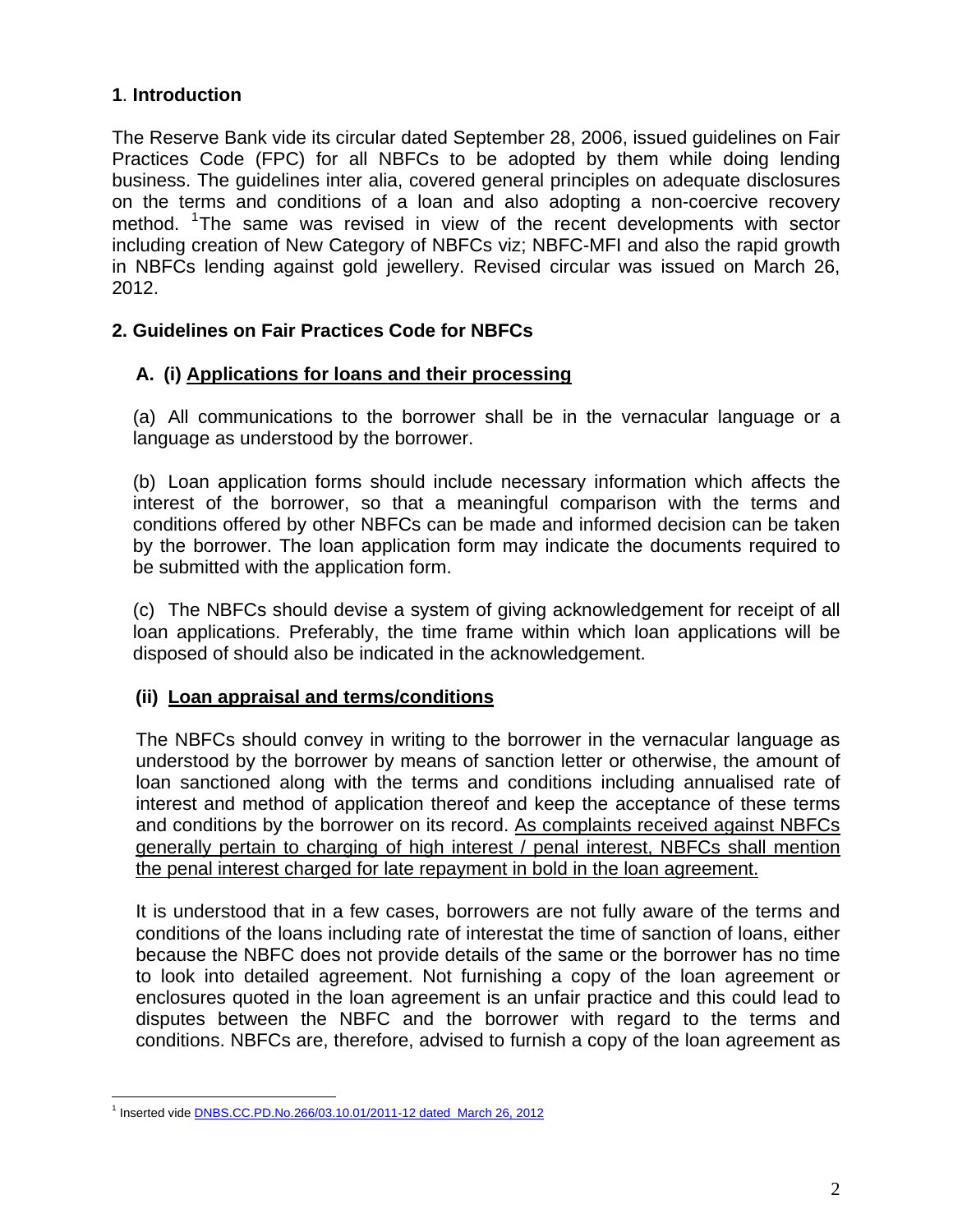understood by the borrower along with a copy each of all enclosures quoted in the loan agreement to all the borrowers at the time of sanction / disbursement of loans.

## **(iii) Disbursement of loans including changes in terms and conditions**

(a) The NBFCs should give notice to the borrower in the vernacular language or a language as understood by the borrower of any change in the terms and conditions including disbursement schedule, interest rates, service charges, prepayment charges etc. NBFCs should also ensure that changes in interest rates and charges are effected only prospectively. A suitable condition in this regard should be incorporated in the loan agreement.

(b) Decision to recall / accelerate payment or performance under the agreement should be in consonance with the loan agreement.

(c) NBFCs should release all securities on repayment of all dues or on realisation of the outstanding amount of loan subject to any legitimate right or lien for any other claim NBFCs may have against borrower. If such right of set off is to be exercised, the borrower shall be given notice about the same with full particulars about the remaining claims and the conditions under which NBFCs are entitled to retain the securities till the relevant claim is settled/paid.

# **(iv) General**

(a) NBFCs should refrain from interference in the affairs of the borrower except for the purposes provided in the terms and conditions of the loan agreement (unless information, not earlier disclosed by the borrower, has been noticed).

(b) In case of receipt of request from the borrower for transfer of borrowal account, the consent or otherwise i.e. objection of the NBFC, if any, should be conveyed within 21 days from the date of receipt of request. Such transfer shall be as per transparent contractual terms in consonance with law.

(c) In the matter of recovery of loans, the NBFCs should not resort to undue harassment viz; persistently bothering the borrowers at odd hours, use muscle power for recovery of loans etc. As complaints from customers also include rude behavior from the staff of the companies, NBFCs shall ensure that the staff are adequately trained to deal with the customers in an appropriate manner.

# **(v) Responsibilty of Board of Directors**

The Board of Directors of NBFCs should also lay down the appropriate grievance redressal mechanism within the organization. Such a mechanism should ensure that all disputes arising out of the decisions of lending institutions' functionaries are heard and disposed of at least at the next higher level. The Board of Directors should also provide for periodical review of the compliance of the Fair Practices Code and the functioning of the grievances redressal mechanism at various levels of management.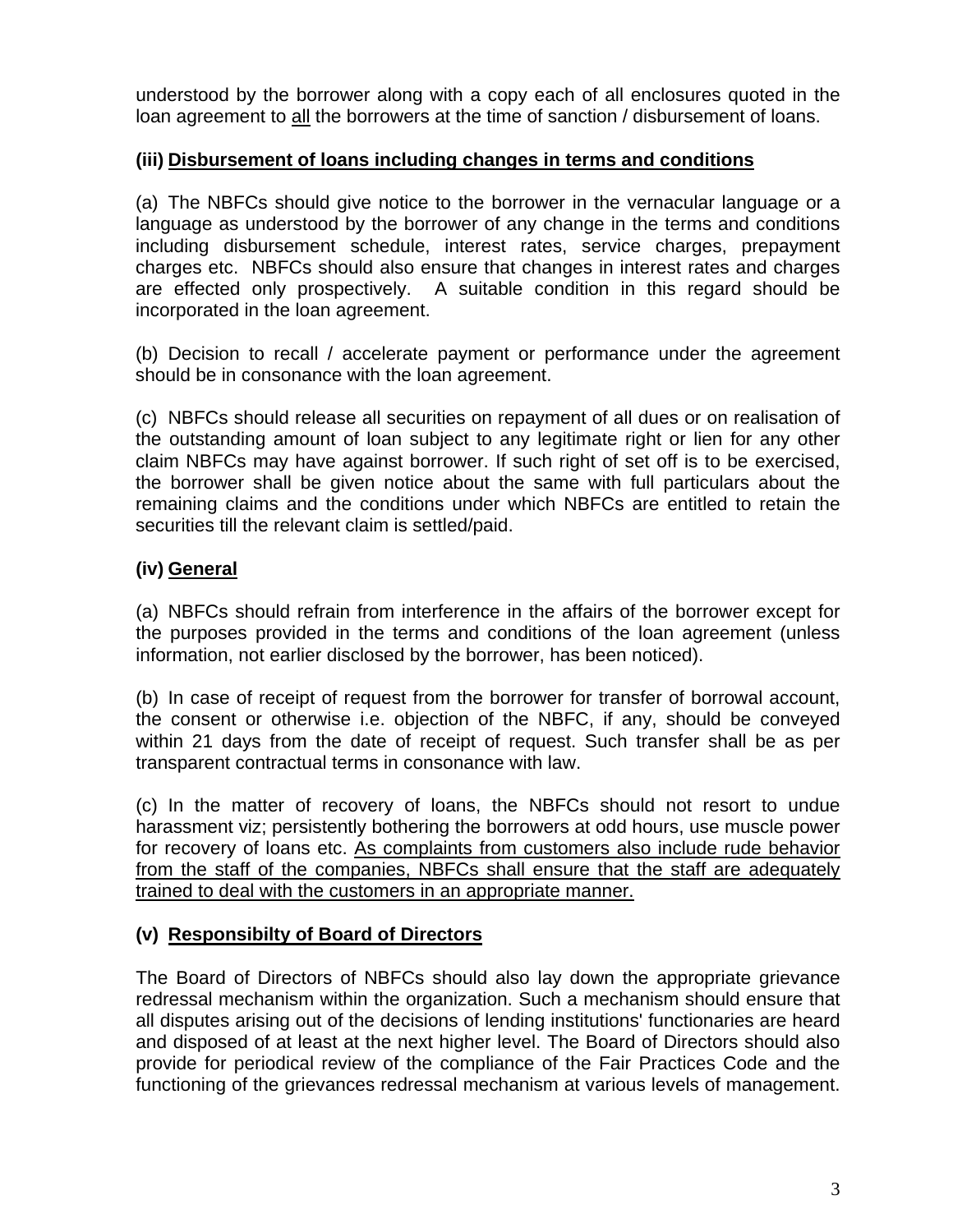A consolidated report of such reviews may be submitted to the Board at regular intervals, as may be prescribed by it.

## **(vi)[2](#page-4-0) Grievance Redressal Officer**

At the operational level, all NBFCs have to display the following information prominently, for the benefit of their customers, at their branches / places where business is transacted:

- (a) the name and contact details (Telephone / Mobile nos. as also email address) of the Grievance Redressal Officer who can be approached by the public for resolution of complaints against the Company.
- (b) If the complaint / dispute is not redressed within a period of one month, the customer may appeal to the Officer-in-Charge of the Regional Office of DNBS of RBI (complete contact details), under whose jurisdiction the registered office of the NBFC falls.

In short, the public notice should serve the purpose of highlighting to the customers, the grievance redressal mechanism followed by the company, together with details of the grievance redressal officer and of the Regional Office of the RBI.

## **(vii) Language and mode of communicating Fair Practice Code**

Fair Practices Code (which should preferably in the vernacular languageor a language as understood by the borrower) based on the guidelines outlined hereinabove should be put in place by all NBFCs with the approval of their Boards within one month from the date of issue of this circular. NBFCs will have the freedom of drafting the Fair Practices Code, enhancing the scope of the guidelines but in no way sacrificing the spirit underlying the above guidelines. The same should be put up on their web-site, if any, for the information of various stakeholders.

## **(viii) Regulation of excessive interest charged by NBFCs**

(a) The Board of each NBFC shall adopt an interest rate model taking into account relevant factors such as cost of funds, margin and risk premium and determine the rate of interest to be charged for loans and advances. The rate of interest and the approach for gradations of risk and rationale for charging different rate of interest to different categories of borrowers shall be disclosed to the borrower or customer in the application form and communicated explicitly in the sanction letter.

(b) The rates of interest and the approach for gradation of risks shall also be made available on the web-site of the companies or published in the relevant newspapers. The information published in the website or otherwise published should be updated whenever there is a change in the rates of interest.

<span id="page-4-0"></span> 2 [DNBS.CC.PD.No.320/03.10.01/2012-13 dated February 18, 2013](http://rbi.org.in/scripts/NotificationUser.aspx?Id=7866&Mode=0)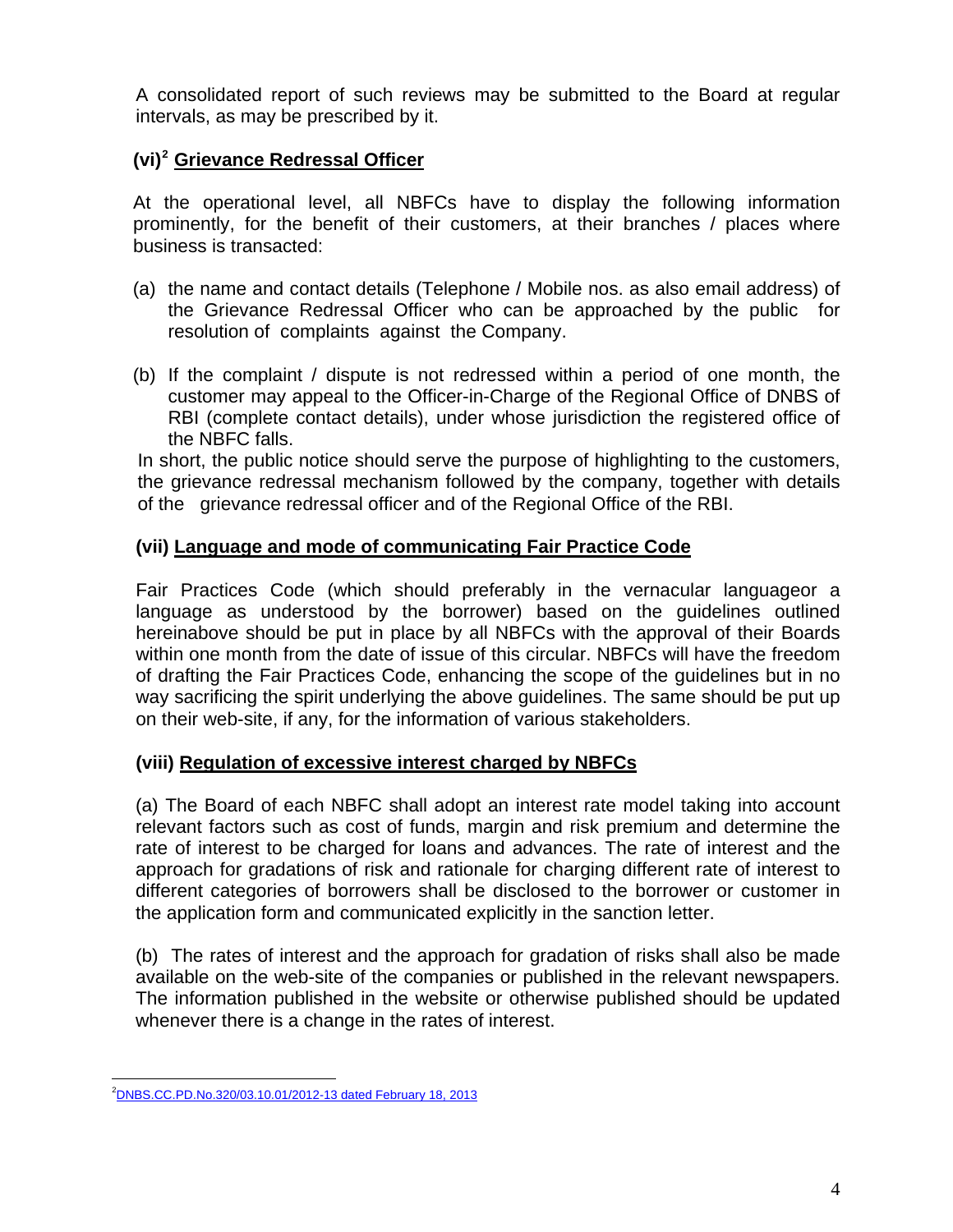(c) The rate of interest should be annualised rate so that the borrower is aware of the exact rates that would be charged to the account.

# **(ix) [3](#page-5-0) Complaints about excessive interest charged by NBFCs**

The Reserve Bank has been receiving several complaints regarding levying of excessive interest and charges on certain loans and advances by NBFCs. Though interest rates are not regulated by the Bank, rates of interest beyond a certain level may be seen to be excessive and can neither be sustainable nor be conforming to normal financial practice. Boards of NBFCs are, therefore, advised to lay out appropriate internal principles and procedures in determining interest rates and processing and other charges. In this regard the guidelines indicated in the Fair Practices Code about transparency in respect of terms and conditions of the loans are to be kept in view.

# **(x) [4](#page-5-1) Clarification regarding repossession of vehicles financed by NBFCs**

NBFCs must have a built in re-possession clause in the contract/loan agreement with the borrower which must be legally enforceable. To ensure transparency, the terms and conditions of the contract/loan agreement should also contain provisions regarding: (a) notice period before taking possession; (b) circumstances under which the notice period can be waived; (c) the procedure for taking possession of the security; (d) a provision regarding final chance to be given to the borrower for repayment of loan before the sale / auction of the property; (e) the procedure for giving repossession to the borrower; and (f) the procedure for sale / auction of the property. A copy of such terms and conditions must be made available to the borrower in terms of circular wherein it was stated that NBFCs may invariably furnish a copy of the loan agreement along with a copy each of all enclosures quoted in the loan agreement to all the borrowers at the time of sanction / disbursement of loans, which may form a key component of such contracts/loan agreements.

# **B. NBFC-MFIs**

In addition to the general principles as above, NBFC-MFIs shall adopt the following fair practices that are specific to their lending business and regulatory framework.

# **(i) General**

(a) The FPC in vernacular language shall be displayed by an NBFC-MFI in its office and branch premises,

(b) A statement shall be made in vernacular language and displayed by NBFC-MFIs in their premises and in loan cards articulating their commitment to transparency and fair lending practices,

<span id="page-5-0"></span> $\overline{a}$ <sup>3</sup> [DNBS.PD/CC.No.95/03.05.002/2006-07 dated May 24, 2007](http://rbi.org.in/scripts/NotificationUser.aspx?Id=3550&Mode=0) and [DNBS.\(PD\).C.C.No.133/03.10.001/2008-09 dated January 2,](http://rbi.org.in/scripts/NotificationUser.aspx?Id=4738&Mode=0)  [2009](http://rbi.org.in/scripts/NotificationUser.aspx?Id=4738&Mode=0)

<span id="page-5-1"></span><sup>4</sup> [DNBS\(PD\)CC.No.139/03.10.001/2008-09 dated April 24, 2009](http://rbi.org.in/scripts/NotificationUser.aspx?Id=4952&Mode=0)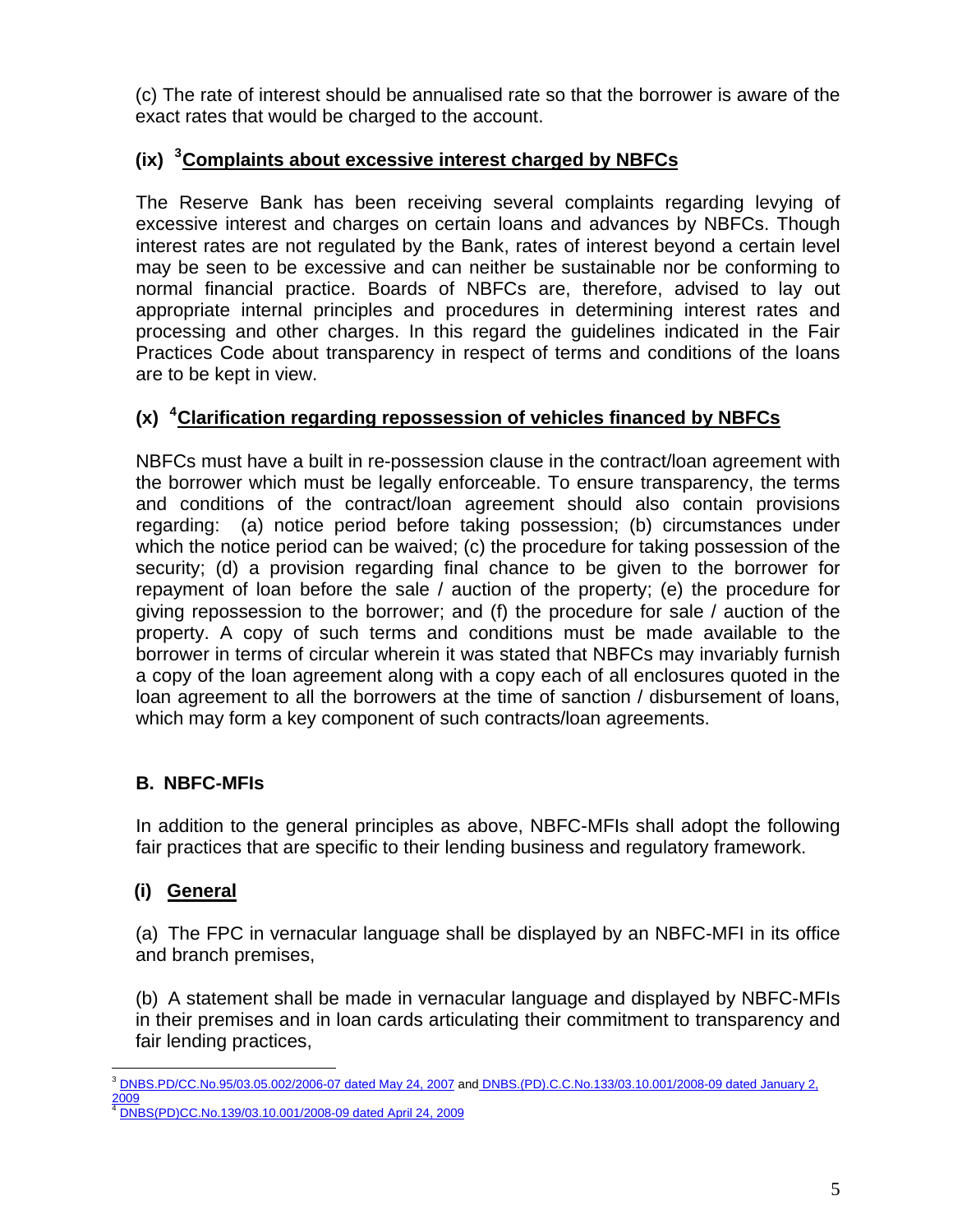(c) Field staff shall be trained to make necessary enquiries with regard to existing debt of the borrowers,

(d) Training if any, offered to the borrowers shall be free of cost. Field staff shall be trained to offer such training and also make the borrowers fully aware of the procedure and systems related to loan / other products,

(e) The effective rate of interest charged and the grievance redressal system set up by the NBFC-MFI should be prominently displayed in all its offices and in the literature issued by it (in vernacular language) and on its website,

(f) A declaration that the MFI will be accountable for preventing inappropriate staff behaviour and timely grievance redressal shall be made in the loan agreement and also in the FPC displayed in its office/branch premises,

(g) The KYC Guidelines of RBI shall be complied with. Due diligence shall be carried out to ensure the repayment capacity of the borrowers,

(h) As specified in the NBFC-MFIs (Reserve Bank) Directions, 2011, all sanctions and disbursement of loans should be done only at a central location and more than one individual should be involved in this function. In addition, there should be close supervision of the disbursement function,

(i) Adequate steps may be taken to ensure that the procedure for application of loan is not cumbersome and loan disbursements are done as per pre-determined time structure.

## **(ii) Disclosures in loan agreement / loan card**

(a) All NBFC-MFIs shall have a Board approved, standard form of loan agreement. The loan agreement shall preferably be in vernacular language.

- (b) In the loan agreement the following shall be disclosed:
	- i. all the terms and conditions of the loan,
	- ii. that the pricing of the loan involves only three components viz; the interest charge, the processing charge and the insurance premium (which includes the administrative charges in respect thereof),
	- iii. that there will be no penalty charged on delayed payment,
	- iv. that no Security Deposit / Margin is being collected from the borrower,
	- v. that the borrower cannot be a member of more than one SHG / JLG,
	- vi. the moratorium period between the grant of the loan and the due date of the repayment of the first installment(as guided by the NBFC-MFIs (Reserve Bank) Directions, 2011),
- vii. an assurance that the privacy of borrower data will be respected.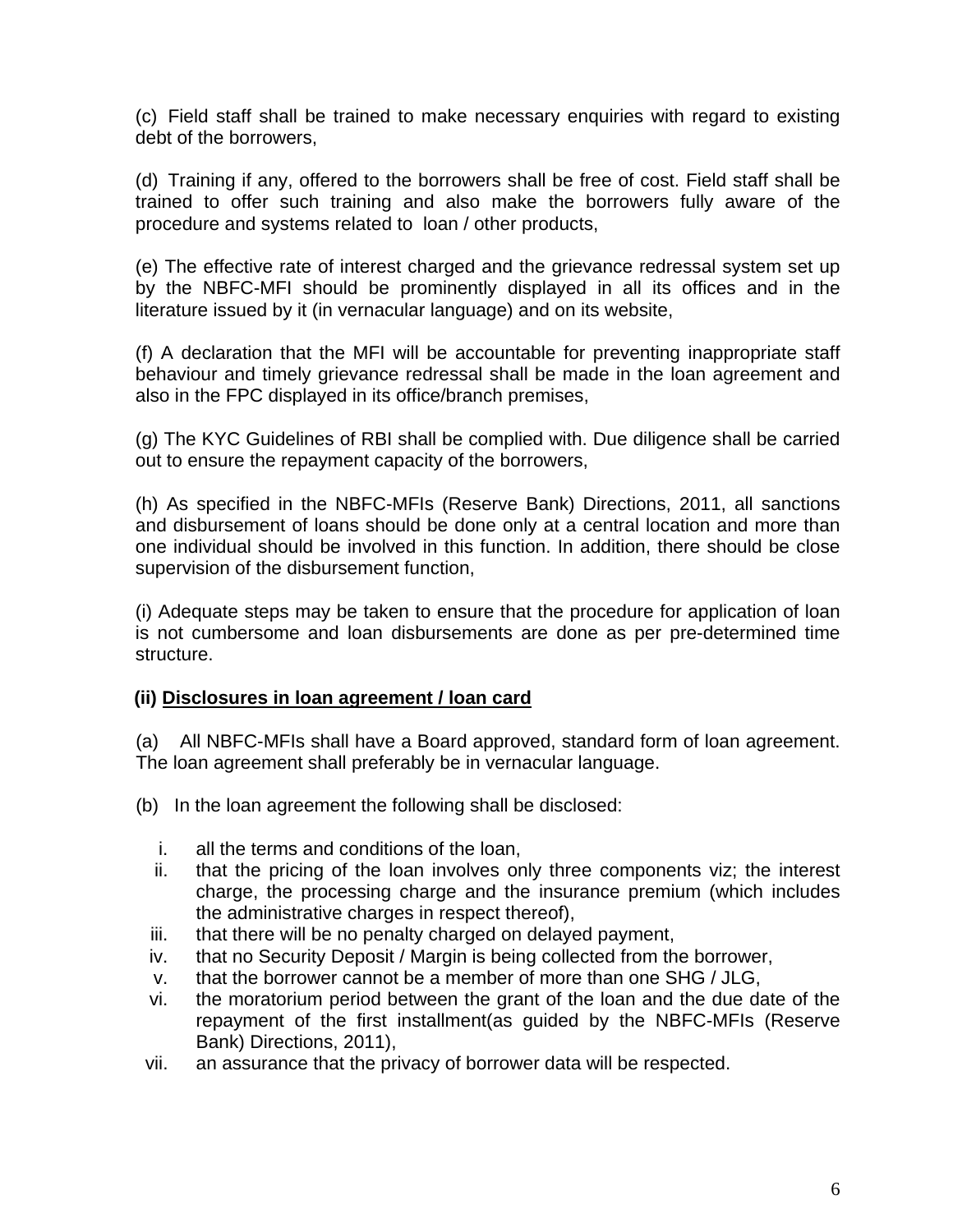(c) The loan card should reflect the following details as specified in the Non-Banking Financial Company - Micro Finance Institutions (Reserve Bank) Directions, 2011:

- i. the effective rate of interest charged,
- ii. all other terms and conditions attached to the loan,
- iii. information which adequately identifies the borrower and acknowledgements by the NBFC-MFI of all repayments including installments received and the final discharge,
- iv. The loan card should prominently mention the grievance redressal system set up by the MFI and also the name and contact number of the nodal officer,
- v. Non-credit products issued shall be with full consent of the borrowers and fee structure shall be communicated in the loan card itself,
- vi. All entries in the Loan Card should be in the vernacular language.

## **(iii) Non-Coercive Methods of Recovery**

As specified in the NBFC-MFIs (Reserve Bank) Directions, 2011, recovery should normally be made only at a central designated place. Field staff shall be allowed to make recovery at the place of residence or work of the borrower only if borrower fails to appear at central designated place on two or more successive occasions.

NBFC-MFIs shall ensure that a Board approved policy is in place with regard to Code of Conduct by field staff and systems for their recruitment, training and supervision. The Code should lay down minimum qualifications necessary for the field staff and shall have necessary training tools identified for them to deal with the customers. Training to field staff shall include programs to inculcate appropriate behavior towards borrowers without adopting any abusive or coercive debt collection / recovery practices. Compensation methods for staff should have more emphasis on areas of service and borrower satisfaction than merely the number of loans mobilized and the rate of recovery. Penalties may also be imposed in cases of non-compliance by field staff with the Code of conduct. Generally only employees and not out sourced recovery agentsbe used for recovery in sensitive areas.

## **(iv) Internal control system**

As the primary responsibility for compliance with the Directions rests with the NBFC-MFIs, they shall make necessary organizational arrangements to assign responsibility for compliance to designated individuals within the company and establish systems of internal control including audit and periodic inspection to ensure the same.

## **C. Lending against collateral of gold jewellery**

While lending to individuals against gold jewellery, NBFCs shall adopt the following in addition to the general guidelines as above.

## **(i) They shall put in place Board approved policy for lending against gold that should inter alia, cover the following:**